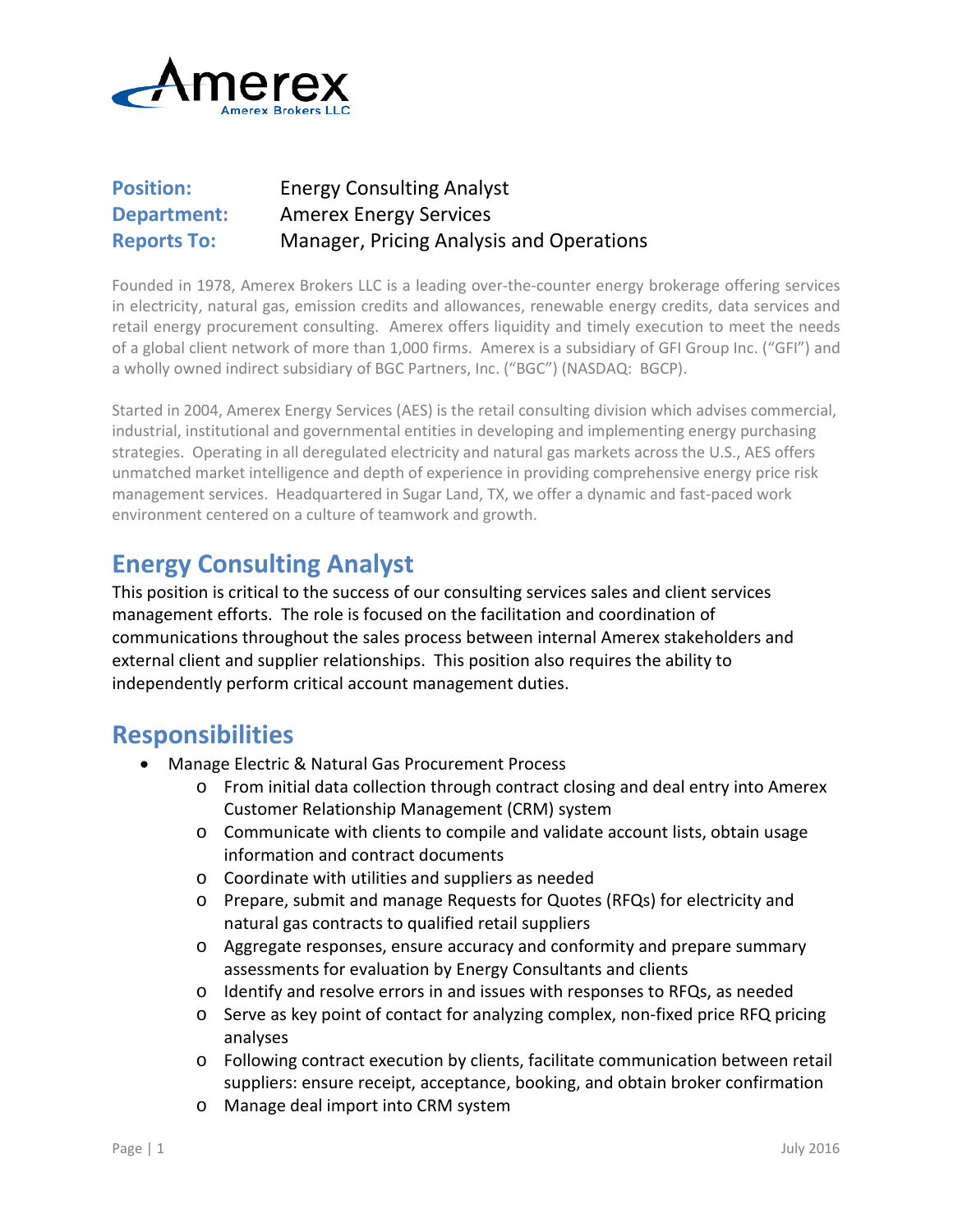

- o Maintain CRM system records to reflect accurate client information, sales activity, deal flow, and assist Energy Consultants adherence to process flows
- o Advise and assist Junior Energy Consulting Analysts, as needed
- o Role should improve efficiency and support effectiveness of Energy Consultants
- Facilitate Client Service Needs
	- o Including contract issues, bill issues, new account setup, service transfers, utility relationship, etc., and determine needs and identify path for quickest resolution to issue for client satisfaction
	- o Create and maintain reports for ongoing client needs, as directed
	- o Facilitate annual budgets for commercial real estate clients
	- o Escalate issues timely and appropriately to ensure client satisfaction
	- o Manage setup and ensure accuracy of client information in third party vendor systems as needed for data management, invoice auditing and payment, and reporting services
- Facilitate Energy Consultant Needs
	- o Support assigned Energy Consultants with opportunity lists to manage contract renewals and ensure timely and complete coverage, utilizing independent judgment
	- o Perform client research, as directed, to support Energy Consultants' prospecting efforts
- Adhere to Amerex's Best Business Practices
	- o Maintain standard workflow
	- o Maintain effective communication with clients and retail suppliers
	- o Provide assistance to accounting team for monthly financial close
	- o Contribute to achievement of team goals and objectives
	- o Other responsibilities commensurate with position as assigned

## **Qualifications**

- Bachelor's degree, preferably in Business or Marketing
- 2+ years professional experience, preferably in sales support or customer service; retail energy experience is preferred
- Familiarity with deregulated U.S. electricity or natural gas markets is a plus
- Strong people skills with ability to communicate effectively verbally and in writing
- Must be self motivated, possess a strong work ethic and attention to detail, and able to work in a fast-paced environment with multiple deadlines
- Strong problem solving skills and demonstrated ability to work within a team
- Ability to learn and adhere to business processes and rules, maintaining high quality
- Must demonstrate a professional appearance and demeanor, and promote a positive work environment
- Ability to work normal office hours (8am to 5pm) and beyond as needed.